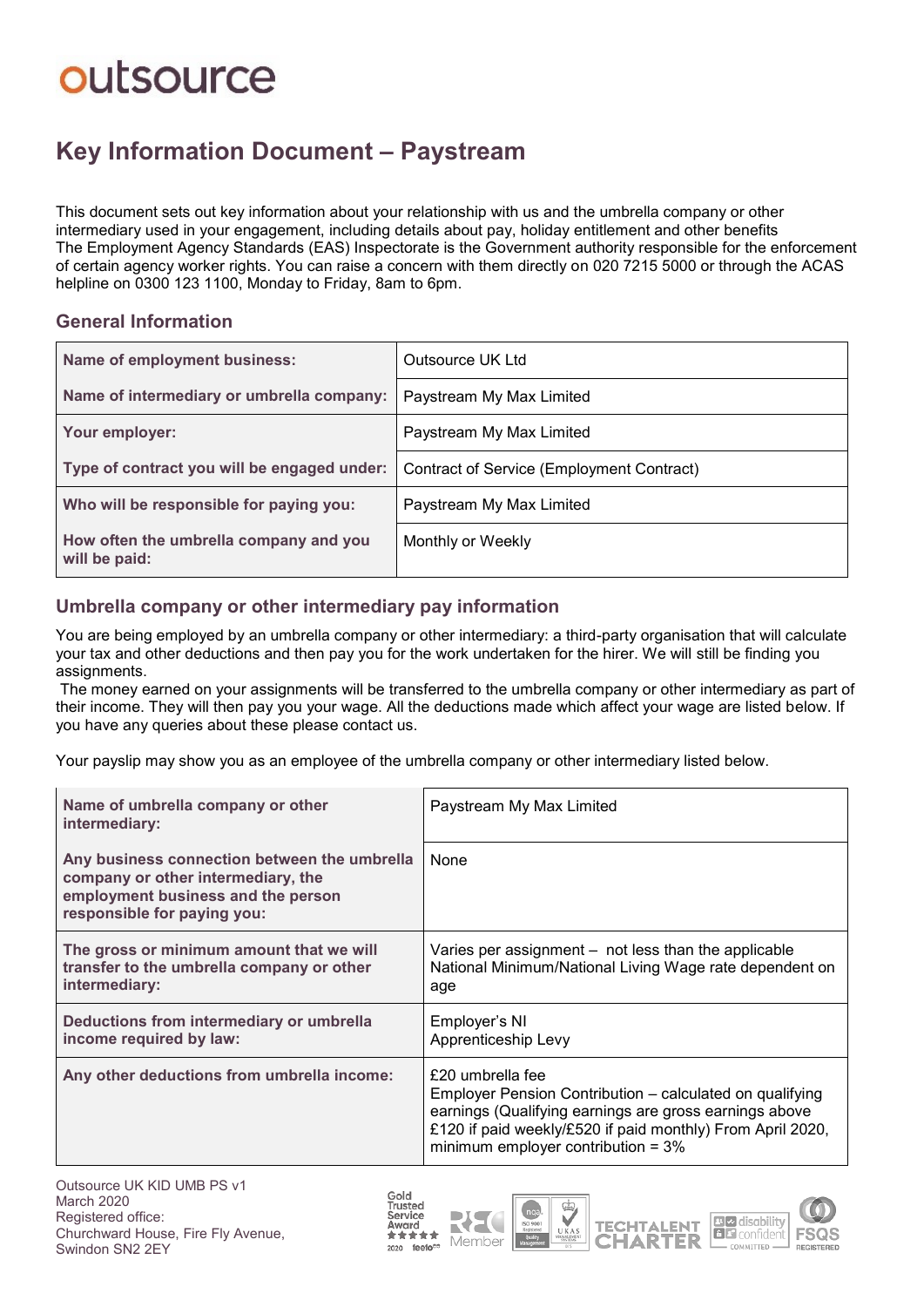# outsource

|                                                                                    | Salary sacrifice (contractor dependent)<br>Accrued holiday pay and employer costs (contractor<br>dependent)                                                                                                                |  |
|------------------------------------------------------------------------------------|----------------------------------------------------------------------------------------------------------------------------------------------------------------------------------------------------------------------------|--|
| Expected or minimum rate of pay to you from<br>the umbrella or other intermediary: | Not less than the applicable National Minimum/National<br>Living Wage rate dependent on age                                                                                                                                |  |
| Deductions from your wage required by law:                                         | <b>PAYE</b><br>Employee's National Insurance<br><b>Student Loan</b><br>Any DEO/AOE (contractor dependent)                                                                                                                  |  |
| Any other deductions or costs taken from your<br>wage:                             | Employee Pension contribution – calculated on qualifying<br>earnings ((Qualifying earnings are gross earnings above<br>£120 if paid weekly/£520 if paid monthly) From April 2020,<br>minimum employer contribution = $5\%$ |  |
| Any fees for goods or services:                                                    | Rewards+ - £2.49 pw (contractor dependent)<br>Personal accident cover: £2.49 pw (contractor dependent)                                                                                                                     |  |
| <b>Holiday entitlement and pay:</b>                                                | 28 days per annum                                                                                                                                                                                                          |  |
| <b>Additional benefits:</b>                                                        | Employers Liability, Professional Indemnity &<br>Public/Products Liability Insurance<br>Tax relief on allowable expenses                                                                                                   |  |

### **Example pay:**

|                                                                                                                       | Umbrella or other<br>intermediary fees             | <b>Worker fees</b>                                           |
|-----------------------------------------------------------------------------------------------------------------------|----------------------------------------------------|--------------------------------------------------------------|
| The gross or minimum amount that we will<br>transfer to the umbrella company or other<br>intermediary:                | £1000                                              |                                                              |
| Deductions that we will make to the gross<br>amount paid to the umbrella or other<br>intermediary required by law:    | Employers NI: £97.81<br>Apprenticeship Levy: £4.39 |                                                              |
| Any other deductions that we will make to the<br>gross amount paid to the umbrella or other<br>intermediary's income: | Umbrella Margin: £20<br>Employers Pension: £0      |                                                              |
| Example rate of pay to you from the umbrella<br>or other intermediary:                                                |                                                    | Gross: £877.80                                               |
| Deductions from your pay required by law:                                                                             |                                                    | Employee's NI: £83.38<br>PAYF·f12740<br>Student Loan/PGL: £0 |
| Any other deductions or costs taken from your<br>pay:                                                                 |                                                    | Employee Pension: £0                                         |
| Any fees for goods or services:                                                                                       |                                                    | Personal Accident Cover: £0<br>Rewards+ £0                   |